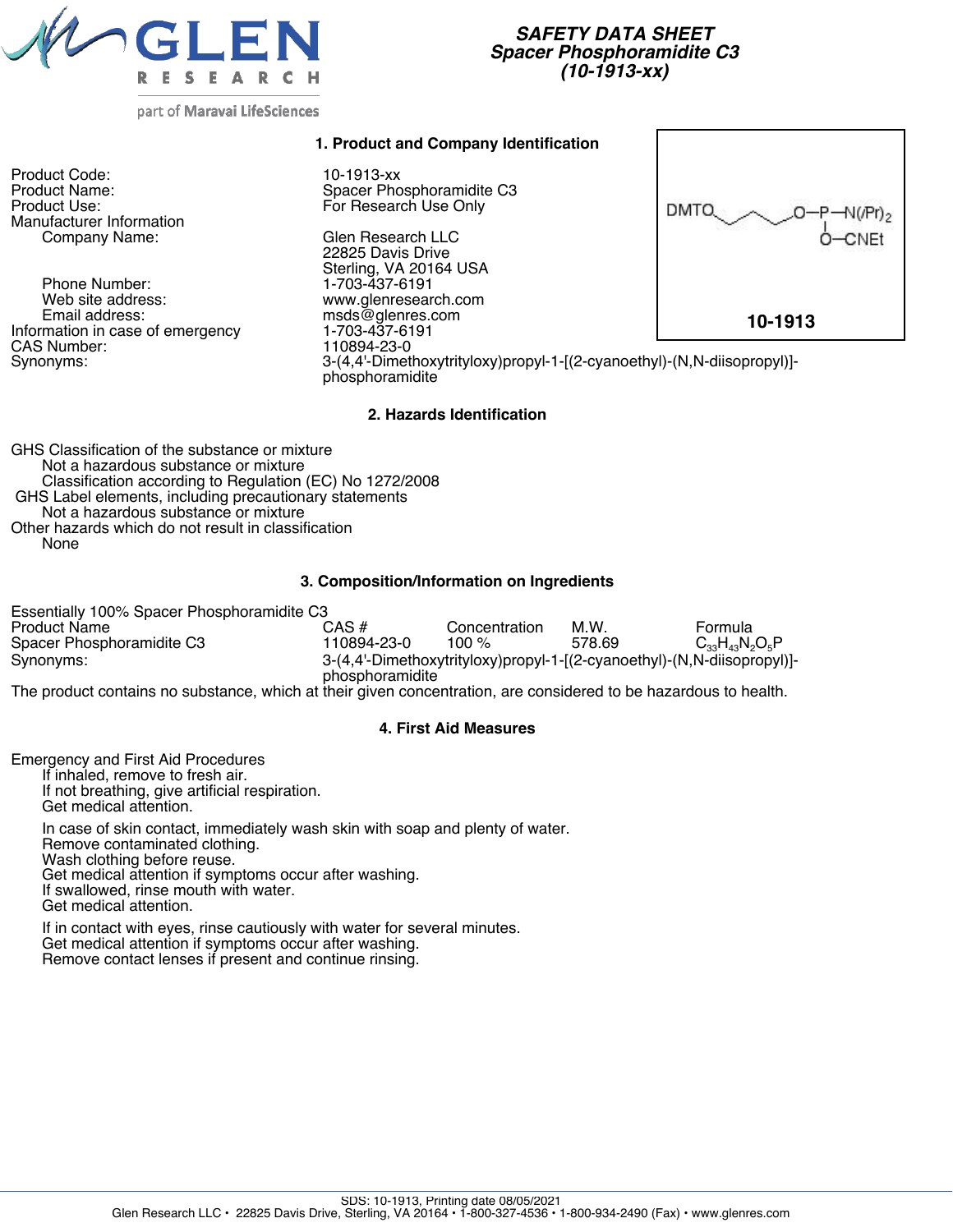### **5. Fire Fighting Measures**

Flash Point: No data Explosive Limits: LEL: No data UEL: No data Fire Fighting Instructions A finely divided dust aerosol may be explosive, although the exact conditions of the hazards are unknown. Wear appropriate protective clothing to prevent contact with skin and eyes. Wear a self-contained breathing apparatus (SCBA) if necessary. Flammable Properties and Hazards No data available. Hazardous Combustion Products Oxides of nitrogen, carbon and phosphorous Suitable Extinguishing Media Use a Class A Extinguisher (Dry chemical, carbon dioxide, water or foam). Unsuitable Extinguishing Media No data available. **6. Accidental Release Measures** Steps To Be Taken In Case Material Is Released Or Spilled Sweep up bulk of material and finish by wiping with a damp towel. Do not let product enter the drain. Wear impermeable gloves, safety glasses and a lab coat when cleaning up the spill. A NIOSH dust mask is recommended when a possibility of dust inhalation exists. Local exhaust is usually sufficient.

## **7. Handling and Storage**

Precautions To Be Taken in Handling Handle using safe laboratory practices. Avoid all direct contact. Recommended Storage Freezer storage, -10 to -30°C, dry Precautions To Be Taken in Storing Keep container tightly closed. Store in well-ventilated place. Other Precautions Protect from sunlight.

### **8. Exposure Controls/Personal Protection**

| <b>Product Name</b>                                                            | CAS #       | OSHA PEL | <i>ACGIH TLV</i> | <b>Other Limits</b> |
|--------------------------------------------------------------------------------|-------------|----------|------------------|---------------------|
| Spacer Phosphoramidite C3                                                      | 110894-23-0 | No data  | No data          | No data             |
| Respiratory Equipment (Specify Type)                                           |             |          |                  |                     |
| A NIOSH dust mask is recommended when a possibility of dust inhalation exists. |             |          |                  |                     |
| Eye Protection                                                                 |             |          |                  |                     |
| Safety glasses                                                                 |             |          |                  |                     |
| <b>Protective Gloves</b>                                                       |             |          |                  |                     |
| Impermeable gloves                                                             |             |          |                  |                     |
| <b>Other Protective Clothing</b>                                               |             |          |                  |                     |
| Normal laboratory apparel                                                      |             |          |                  |                     |
| Engineering Controls (Ventilation etc.)                                        |             |          |                  |                     |
| Local exhaust ventilation is usually sufficient                                |             |          |                  |                     |
| Work/Hygienic/Maintenance Practices                                            |             |          |                  |                     |
| Wash hands after handling                                                      |             |          |                  |                     |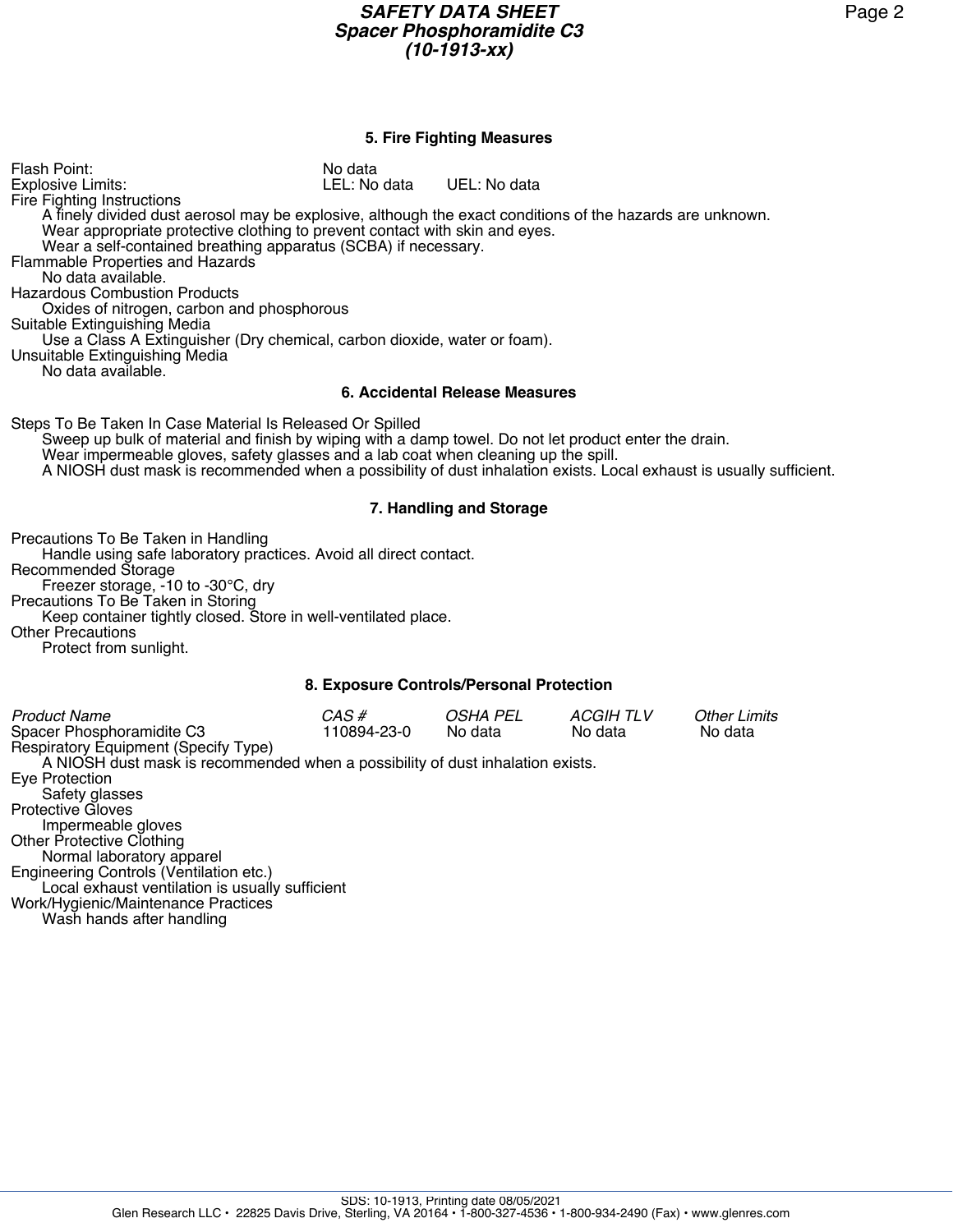## *SAFETY DATA SHEET Spacer Phosphoramidite C3 (10-1913-xx)*

## **9. Physical and Chemical Properties**

| <b>Physical State:</b><br>Appearance:<br>Odor:<br>Odor Threshold:<br>pH:<br>Melting Point:<br>Freezing Point:<br>Initial Boiling Point and Boiling Range:<br>Flash Point:<br>Specific Gravity:<br>Evaporation Rate (Water=1):<br>Flammability:<br>Explosive Limits:<br>Vapor Pressure (vs. Air or mm Hg):<br>Vapor Density (vs. $Air = 1$ ):<br><b>Relative Density:</b><br>Solubility in Water:<br>Partition Coefficient (n-octanol/water):<br>Auto-ignition Temperature:<br>Decomposition Temperature:<br>Viscosity:<br>Percent Volatile: | [ ] Gas<br>Colorless to light yellow oil<br>Odorless<br>No data<br>No data<br>No data<br>No data<br>No data<br>No data<br>~1~<br><< 1<br>No data<br>LEL: No data<br>No data<br>No data<br>No data<br>No data<br>No data<br>No data<br>No data<br>No data<br>No data | [ ] Liquid<br>UEL: No data        | [X] Solid              |                        |
|---------------------------------------------------------------------------------------------------------------------------------------------------------------------------------------------------------------------------------------------------------------------------------------------------------------------------------------------------------------------------------------------------------------------------------------------------------------------------------------------------------------------------------------------|---------------------------------------------------------------------------------------------------------------------------------------------------------------------------------------------------------------------------------------------------------------------|-----------------------------------|------------------------|------------------------|
| 10. Stability and Reactivity                                                                                                                                                                                                                                                                                                                                                                                                                                                                                                                |                                                                                                                                                                                                                                                                     |                                   |                        |                        |
| Stability:<br>Conditions To Avoid - Instability<br>Stable under recommended storage conditions.<br>Incompatibility - Materials To Avoid<br>Strong oxidizing reagents<br>Hazardous Decomposition or Byproducts<br>Oxides of nitrogen, carbon and phosphorous may evolve when heated to decomposition.                                                                                                                                                                                                                                        | Unstable [ ]                                                                                                                                                                                                                                                        | Stable [X]                        |                        |                        |
| Possibility of Hazardous Reactions:<br>Conditions To Avoid - Hazardous Reactions<br>Stable material, hazardous polymerization will not occur.                                                                                                                                                                                                                                                                                                                                                                                               |                                                                                                                                                                                                                                                                     | Will occur [ ] Will not occur [X] |                        |                        |
|                                                                                                                                                                                                                                                                                                                                                                                                                                                                                                                                             |                                                                                                                                                                                                                                                                     | 11. Toxicological Information     |                        |                        |
| To the best of our knowledge, the toxicological properties of this substance have not been investigated.<br>This product should be handled with the usual care when dealing with chemicals.<br><b>Product Name</b><br>Spacer Phosphoramidite C3                                                                                                                                                                                                                                                                                             | CAS#<br>110894-23-0                                                                                                                                                                                                                                                 | <b>NTP</b><br>No data             | <b>IARC</b><br>No data | <b>OSHA</b><br>No data |
|                                                                                                                                                                                                                                                                                                                                                                                                                                                                                                                                             |                                                                                                                                                                                                                                                                     |                                   |                        |                        |

### **12. Ecological Information**

No data available.

#### **13. Disposal Considerations**

Waste Disposal Method

For Product - Observe all federal, state and local regulations. For Contaminated Packaging - Dispose of in compliance with regulations. Sweep up bulk of material and finish by wiping with a damp towel. Dispose of unused product.